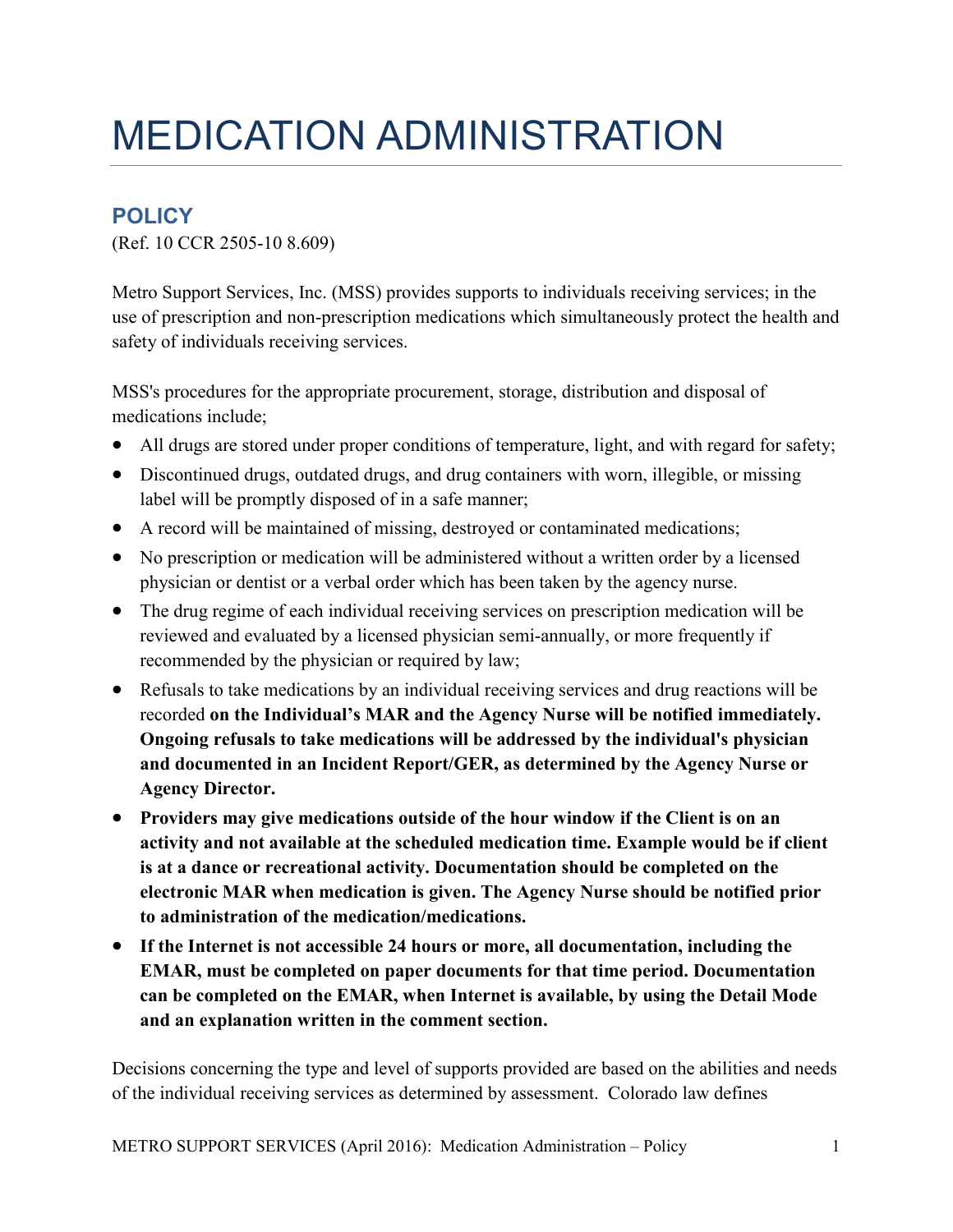administration as "assisting a person in the ingestion, application, inhalation, or, using universal precautions, rectal or vaginal insertion of medication, including prescription drugs, according to the legibly written or printed directions of the attending physician or other authorized practitioner or as written on the prescription label and making a written record thereof with regard to each medication administered, including the time and amount taken, but administration does not include judgement, evaluation, or assessments of injections of medication, the monitoring of medication, or the self-administration of medication, including prescription drugs and including the self-injection of medication by the individual." If an individual needs assistance in administering medication, the following will be in place:

- The Individual Plan (IP) team has recommended that the individual be assisted with taking medications;
- There is a written training program, if appropriate, in place to teach the individual some aspect of self-administration of his/her medications if the IDT has prioritized selfadministration as a goal;
- A medication record must be kept to document that the individual has taken the medication;
- Physician's orders will be obtained for over-the-counter medications.

Colorado law defines monitoring as "reminding the resident to take medication or medications at the time ordered by the physician or other authorized practitioner; handing an individual a container or package of medication lawfully labeled previously for the individual by a licensed physician or other authorized licensed practitioner; visual observation of the individual to ensure compliance; making a written record of the individual's compliance with regard to each medication, including the time taken notification to the physician or other practitioner if the individual refuses to or is not able to comply with the physician's or other practitioner's instructions with regard to the medication."

If an individual needs monitoring of medications while working toward self-administration of medications, the following will be in place:

- The IP team recommends that the individual be monitored when taking medications;
- A written ISSP is in place for the individual until they have shown that they can independently administer their own medication (e.g., working on cues for 'time' or working on reordering medication);
- A medication record must be kept to document that the individual has taken the medication;
- Physician's orders are obtained for over-the-counter medications.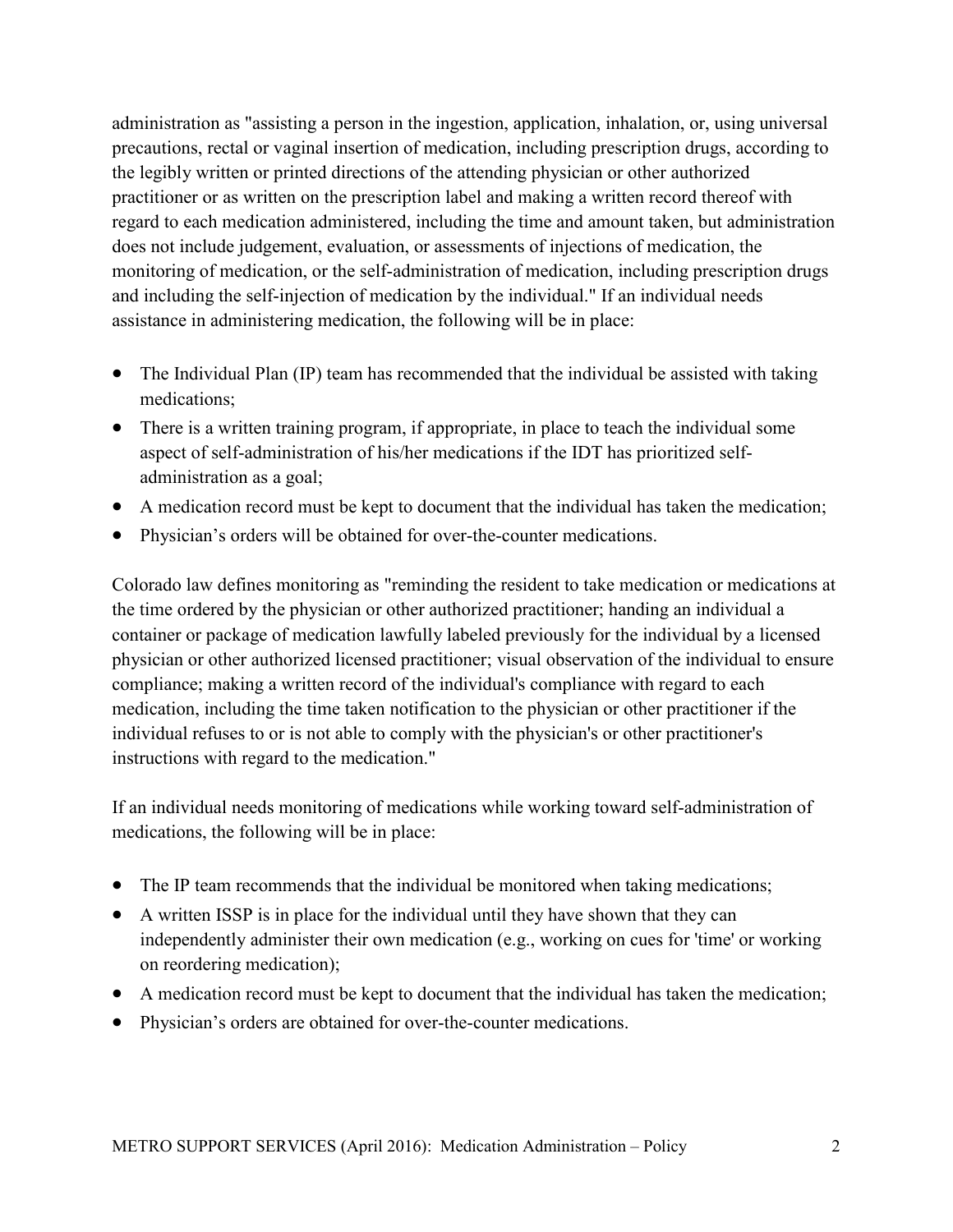Colorado law defines self-administration as "the ability of a person to take medication independently without any assistance from another person". If an individual self-administers medication, the following will be in place:

- IP team must recommend that the individual is independent in self-administering medications;
- The agency nurse will monitor at a minimum of quarterly to determine that medications are being taken properly. This will be accomplished through an interview with the person being served as well as the Host Home Provider. The agency nurse will also closely monitor lab results and symptoms that are associated with existing diagnoses.

## **Following are the Metro Support Services policies and procedures specific to use of medication reminder boxes (MRB):**

**Only qualified medication administration persons may administer or monitor administration of medications from a medication reminder box (MRB).** 

**Qualified medication administration persons may not prepare (fill and label) medication reminder boxes (MRB). Filling and labelling of medication reminder boxes can occur only after being specifically trained to do so and only when overseen by the MSS Agency Nurse.** 

**Persons receiving services that are independent in the administration of medication and have received training or are receiving training (e.g., ISSP) from a qualified staff in filling the medication reminder box may prepare their own MRB.** 

**MRB may not be filled for more than two weeks at a time.** 

**MRB must be labeled with the name of the individual, the name of each medication, the dosage, the quantity, the route of administration, and the time that each medication is to be administered.** 

**Original medication containers as labeled by a pharmacist must be maintained at the person's home.** 

**MRB cannot be used for PRN or "as needed" medications.** 

**Medications in the MRB may only be used at the time specified on the medication reminder box.**